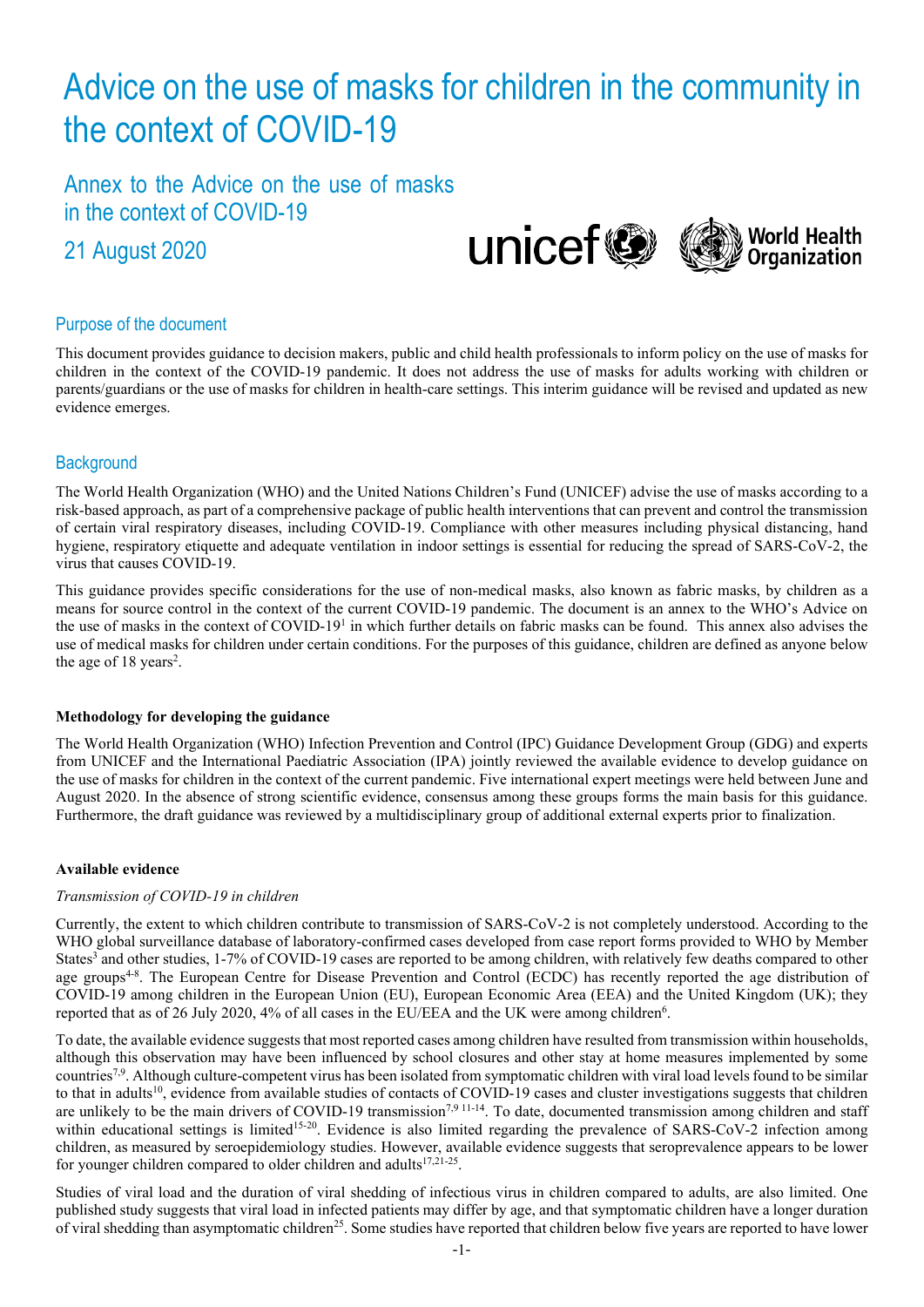amounts of viral RNA in respiratory secretions and faeces compared to school children, adolescents and adults<sup>26,27</sup>. However, one study from the United States of America found that children below five years with mild to moderate COVID-19 have higher amounts of viral RNA in their upper respiratory samples compared with older children and adults<sup>28</sup>, while a pre-print (non-peer-reviewed) study from Germany reported no differences in the amount of viral RNA among adults and children<sup>29</sup>.

In summary, the degree to which age alone, regardless of symptoms, affects viral load and transmission is not well understood.

#### **Available evidence on the use of masks in children for COVID-19 and other respiratory diseases**

Evidence on the benefits and harms of children wearing masks to mitigate transmission of COVID-19 and other coronaviruses is limited. However, some studies have evaluated the effectiveness of mask use in children for influenza and other respiratory viruses<sup>30-34</sup>. A study of mask wearing during seasonal influenza outbreaks in Japan noted that the use of masks was more effective in higher school grades (9-12 year old children in grades 4-6) than lower grades (6-9 year old children, in grades 1-3)<sup>34</sup>. One study, conducted under laboratory conditions and using non-betacoronaviruses, suggested that children between five and 11 years old were significantly less protected by mask wearing compared to adults, possibly related to inferior fit of the mask<sup>35</sup>. Other studies found evidence of some protective effect for influenza for both source control<sup>30</sup> and protection in children<sup>34</sup>, although overall compliance with consistent mask wearing, especially among children under the age of 15, was poor.

Some studies, including studies conducted in the context of influenza and air pollution, found the use and acceptability of mask wearing to be highly variable among children, ranging from very low to acceptable levels and decreasing over time while wearing masks<sup>30,31,33,36-38</sup>. One study was carried out among primary school children during COVID-19 and reported 51.6% compliance.<sup>31</sup>

Several studies found that factors such as warmth, irritation, breathing difficulties, discomfort, distraction, low social acceptability and poor mask fit were reported by children when using masks<sup>30,33,36,37</sup>. So far, the effectiveness and impact of masks for children during play and physical activity have not been studied; however, a study in adults found that N95 respirator and surgical masks reduced cardiopulmonary capacity during heavy exertion<sup>39</sup>.

#### *Main conclusions*

According to the limited available evidence, young children may have lower susceptibility to infection compared to adults $11,14$ , however available data suggests that this may vary by age among children<sup>17, 21-25</sup>. Data from seroepidemiology studies and transmission studies suggest that older children (e.g. teenagers) may play a more active role in transmission than younger children.11,14,17, 21-25

The benefits of wearing masks in children for COVID-19 control should be weighed against potential harm associated with wearing masks, including feasibility and discomfort, as well as social and communication concerns. Factors to consider also include age groups, sociocultural and contextual considerations and availability of adult supervision and other resources to prevent transmission.

There is a need for data from high quality prospective studies in different settings on the role of children and adolescents in transmission of SARS-CoV-2<sup>40</sup>, on ways to improve acceptance and compliance of mask use and on the effectiveness of masks use in children. These studies must be prioritized and include prospective studies of transmission within educational settings and households stratified by age groups (ideally  $\leq 2$ , 2-4, 5-11 and  $> 12$  years) and with different prevalence and transmission patterns. Particular emphasis must be placed on studies in schools in low- and middle-income settings.

# Advice to decision makers on the use of masks for children in the community

#### **Overarching guiding principles**

Given the limited evidence on the use of masks in children for COVID-19 or other respiratory diseases, including limited evidence about transmission of SARS-CoV-2 in children at specific ages, the formulation of policies by national authorities should be guided by the following overarching public health and social principles:

- Do no harm: the best interest, health and well-being of the child should be prioritized.
- The guidance should not negatively impact development and learning outcomes.
- The guidance should consider the feasibility of implementing recommendations in different social, cultural and geographic contexts, including settings with limited resources, humanitarian settings and among children with disabilities or specific health conditions.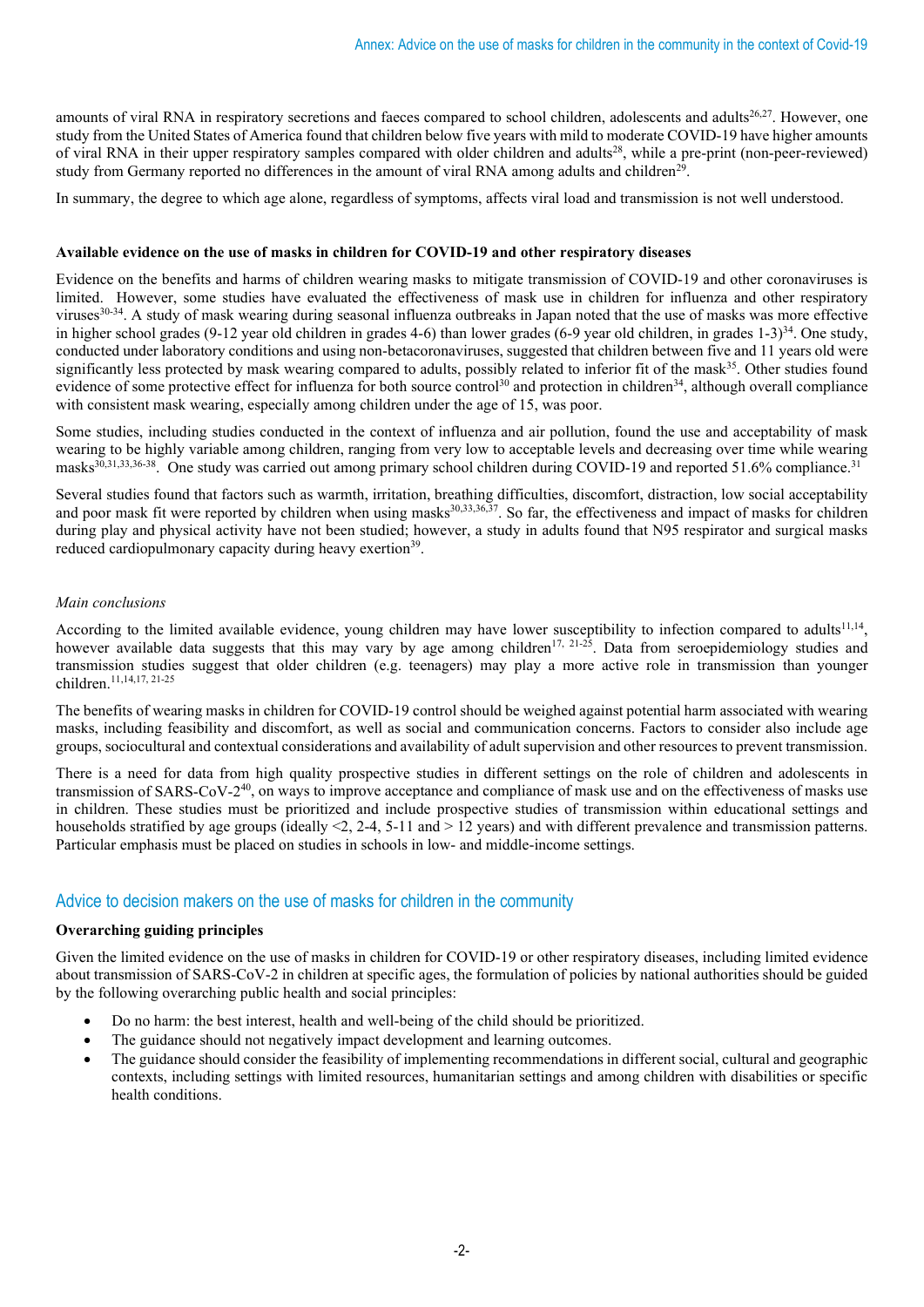### **Advice on the use of masks in children**

WHO and UNICEF advise decision makers to apply the following criteria for use of masks in children when developing national policies, in countries or [a](#page-2-0)reas where there is known or suspected community transmission<sup>a</sup> of SARS-CoV-2 and in settings where physical distancing cannot be achieved.

- 1. Based on the expert opinion gathered through online meetings and consultative processes, children aged up to five years should not wear masks for source control. This advice is motivated by a "do no harm" approach and considers:
	- childhood developmental milestones<sup>[b](#page-2-1) 41</sup>
	- compliance challenges and
	- autonomy required to use a mask properly.

The experts (following the methods described above) recognized that the evidence supporting the choice of the age cut-off is limited (see above, section related to transmission of COVID-19 in children), and they reached this decision mainly by consensus. The rationale included consideration of the fact that by the age of five years, children usually achieve significant developmental milestones, including the manual dexterity and fine motor coordination movements needed to appropriately use a mask with minimal assistance.

In some countries, guidance and policies recommend a different and lower age cut-off for mask use<sup>42-45</sup>. It is recognized that children may reach developmental milestones at different ages and children five years of age and under may have the dexterity needed to manage a mask. Based on the do no harm approach, if the lower age cut-off of two or three years of age is to be used for recommending mask use for children, appropriate and consistent supervision, including direct line of sight supervision by a competent adult and compliance need to be ensured, especially if mask wearing is expected for an extended period of time. This is both to ensure correct use of the mask and to prevent any potential harm associated with mask wearing to the child.

Children with severe cognitive or respiratory impairments who have difficulties tolerating a mask should, under no circumstances, be required to wear masks.

Other IPC, public health and social measures should be prioritized to minimize the risk of SARS-CoV-2 transmission for children five years of age and under; specifically maintaining physical distance of at least 1 meter where feasible, educating children to perform frequent hand hygiene and limiting the size of school classes. It is also noted that there may be other specific considerations, such as the presence of vulnerable persons or other local medical and public health advice that should be considered when determining if children five years of age and under need to wear a mask.

- 2. For children between six and 11 years of age, a risk-based approach should be applied to the decision to use of a mask. This approach should take into consideration:
	- intensity of transmission in the area where the child is and updated data/available evidence on the risk of infection and transmission in this age group;
	- social and cultural environment such as beliefs, customs, behaviour or social norms that influence the community and population's social interactions, especially with and among children;
	- the child's capacity to comply with the appropriate use of masks and availability of appropriate adult supervision;
	- potential impact of mask wearing on learning and psychosocial development; and
	- additional specific considerations and adaptions for specific settings such as households with elderly relatives, schools, during sport activities or for children with disabilities or with underlying diseases.
- 3. Advice on mask use in children and adolescents 12 years or older should follow the WHO guidance for mask use in adults<sup>1</sup> and/or the national mask guidelines for adults.

Even where national guidelines apply, additional specific considerations (see below) and adaptions for special settings such as schools, during sport, or for children with disabilities or with underlying diseases will need to be specified.

4. The use of a medical mask for immunocompromised children or for paediatric patients with cystic fibrosis or certain other diseases (e.g. cancer) is usually recommended but should be assessed in consultation with the child's medical provider<sup>46,47</sup>.

[https://www.cdc.gov/ncbddd/actearly/pdf/checklists/Checklists-with-](https://www.cdc.gov/ncbddd/actearly/pdf/checklists/Checklists-with-Tips_Reader_508.pdf)

<span id="page-2-0"></span><sup>a</sup> Defined by WHO as "experiencing larger outbreaks of local transmission defined through an assessment of factors including, but not limited to: large numbers of cases not linkable to transmission chains; large numbers of cases from sentinel surveillance; and/or multiple unrelated clusters in several areas of the country/territory/area" [\(https://www.who.int/publications-detail/global-surveillance-for-covid-19-caused-by](https://www.who.int/publications-detail/global-surveillance-for-covid-19-caused-by-human-infection-with-covid-19-virus-interim-guidance)[human-infection-with-covid-19-virus-interim-guidance\)](https://www.who.int/publications-detail/global-surveillance-for-covid-19-caused-by-human-infection-with-covid-19-virus-interim-guidance)

<span id="page-2-1"></span><sup>&</sup>lt;sup>b</sup> An example of considering childhood developmental milestones as defined by CDC are available here:

[Tips\\_Reader\\_508.pdf](https://www.cdc.gov/ncbddd/actearly/pdf/checklists/Checklists-with-Tips_Reader_508.pdf)[https://www.cdc.gov/ncbddd/actearly/pdf/checklists/Checklists-with-Tips\\_Reader\\_508.pdf](about:blank)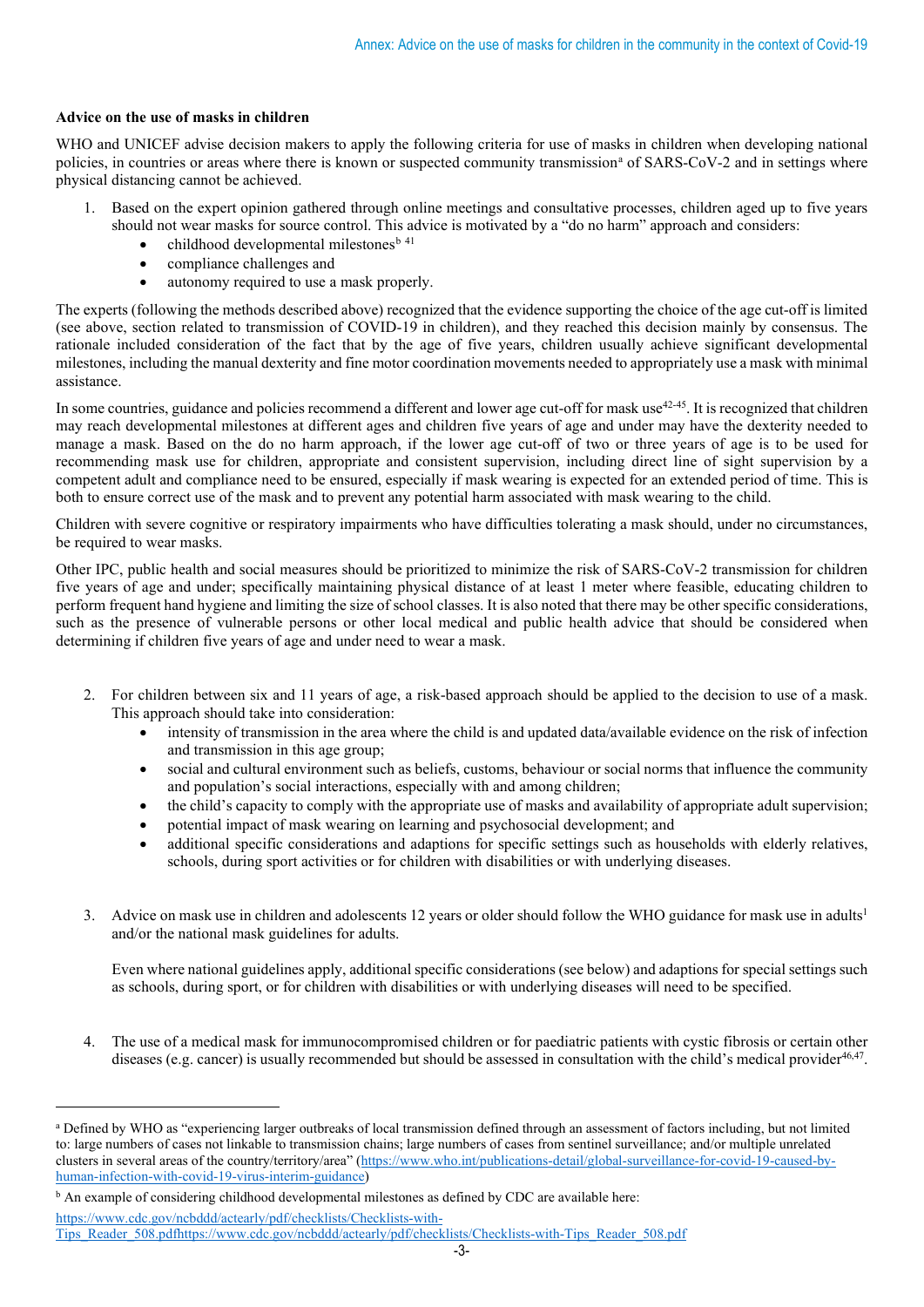For children of any age with developmental disorders, disabilities or other specific health conditions that might interfere with mask wearing, the use of masks should not be mandatory and should be assessed on a case by case basis by the child's educator and/or medical provider.

#### **Implementation considerations**

Local epidemiology and contextual issues, such as intensity of transmission, ability to physically distance or implement appropriate ventilation measures in indoor settings, age mixing and contact with other vulnerable individuals should be considered when adopting advice for wearing masks among different age groups, in addition to potential harms and adverse effects of mask wearing.

Age-appropriate communication aimed at improving understanding of the purpose of mask wearing, safe and appropriate mask wearing and maintenance of masks, should be provided by parents/guardians, teachers, educators, and trusted community members through role-modelling. Materials, messages and mechanisms for communication on masks for children should remain flexible and adaptive and be systematically reviewed and updated based on changes in evidence and community needs and questions<sup>48,49</sup>. Children should also be listened to regarding their perceptions and any concerns about wearing a mask. Adapted communication should be available for different social, cultural and linguistic settings, with feedback mechanisms in place for responding to children's questions and expectations.

Specific education and communication messages should be developed to ensure that the use of masks does not result in a false sense of security or disregard for other public health measures by children. It is important to emphasize that the use of masks is one tool and that children should also adhere to physical distancing, hand hygiene and respiratory etiquette. Parents, family members, teachers and educators have a critical role in ensuring that these messages are consistently conveyed to children.

Strategies for assisting children, especially in younger age groups, to manage the wearing of masks safely and effectively should be included in the implementation of this advice. This may include processes for safe storage of used masks for reuse by the same child after eating or exercising, storing soiled masks (e.g. in dedicated bags or containers) before they can be laundered and storage and supply of additional clean masks if a child's mask becomes soiled, wet, or is lost.

Masks should be made accessible free of charge to children living in households or geographic areas with social vulnerabilities and limited resources to ensure equitable access for all children. Consideration should also be made for provision of masks for the journey to and from school.

The design of face masks for children should take into consideration the overall quality of the fabric, suitable breathability and  $control$  and child-friendliness (appropriate size, colours, design, etc.) to help improve their acceptance of and use by children. Specific attention needs to be given to the care of masks and the need for masks to be changed when they get wet or soiled. Specific measures will need to be in place for children under 12 years who are in a situation where they are asked to wear masks.

The age cut-off for wearing a mask should be adapted to social or school settings to avoid stigmatizing and alienating children in mixed-aged groups where individuals may be on opposite sides of a recommended age cut-off. For example, in situations where older children for whom masks are advised are in the same class as younger children who fall below the age cut-off for wearing masks, the older learners might be exempt from wearing masks.

#### **Specific additional considerations for children with disabilities**

Children with developmental disorders or disabilities may face additional barriers, limitations and risks and therefore should be given alternative options to mask wearing, such as face shields (see below). Policies on masks should be adapted for children with disabilities based on social, cultural and environmental considerations.

Some children with disabilities require close physical contact with therapists, educators or social workers. In this context, it is critical that all care providers adopt key IPC measures, including wearing masks, and that settings are adapted to strengthen IPC.

The wearing of masks by children with hearing loss or auditory problems may present learning barriers and further challenges, exacerbated by the need to adhere to the recommended physical distancing<sup>50</sup>. These children may miss learning opportunities because of the degraded speech signal stemming from mask wearing, the elimination of lipreading and speaker expressions and physical distancing. Adapted masks to allow lipreading (e.g. clear masks) or use of face shields (see below) may be explored as an alternative to fabric masks<sup>51</sup>.

#### **Specific additional considerations for school settings**

To facilitate the operationalization of this guidance in school settings (as per national standards) it is advised that the age categories be adapted to the national/local education level structure.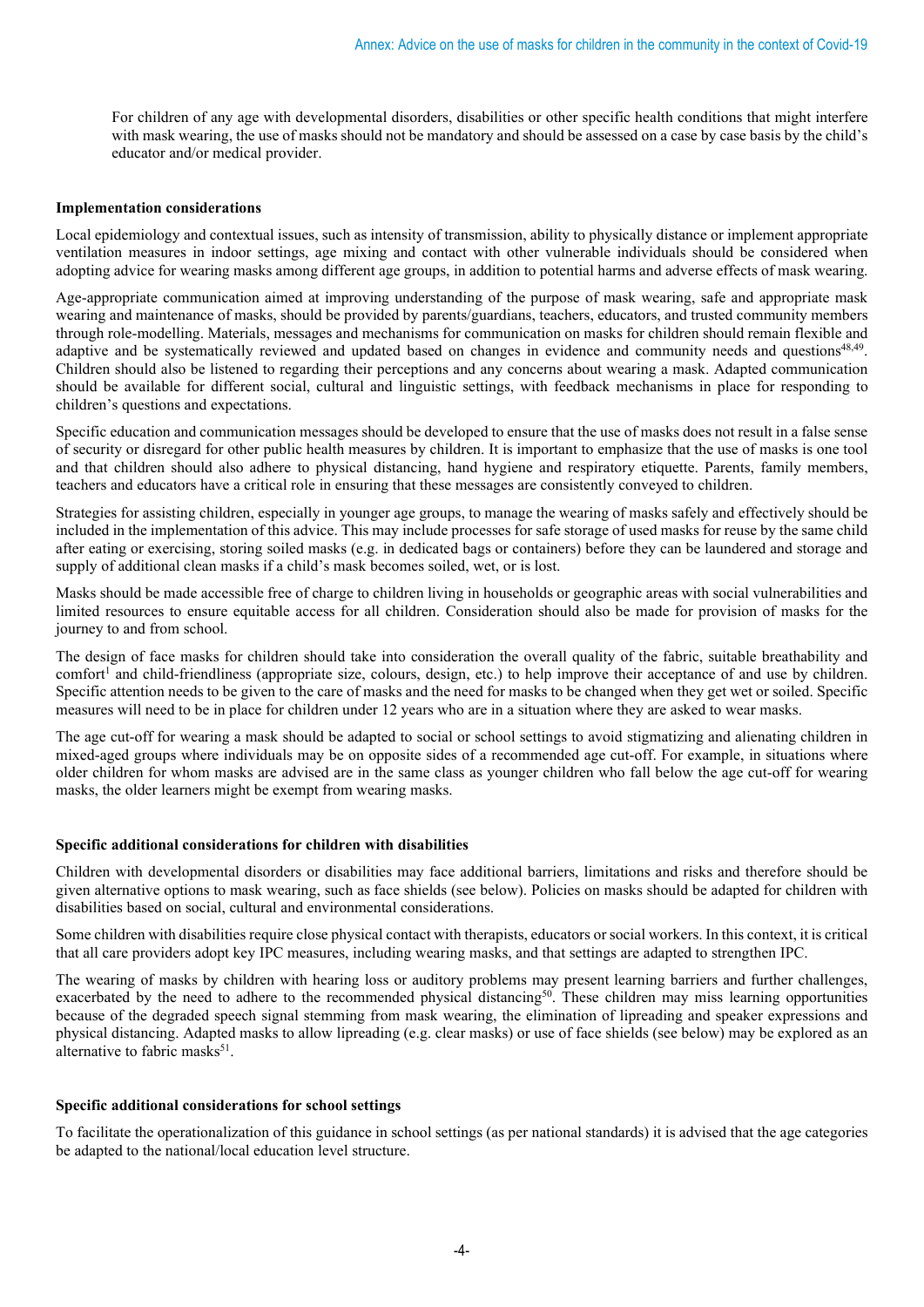The use of masks by children and adolescents in schools should only be considered as one part of a comprehensive strategy to limit the spread of COVID-19. The following guidance documents can be used to inform policy making and programming either for a comprehensive school safety strategy when re-opening or operations in the context of COVID-19:

- [WHO considerations for school-related public health measures in the context of COVID-19](https://www.who.int/publications/i/item/considerations-for-school-related-public-health-measures-in-the-context-of-covid-19)
- [WB/WFP/UNESCO/UNICEF framework for school reopening](https://www.unicef.org/documents/framework-reopening-schools)
- [WHO/UNICEF/IFRC Interim Guidance for COVID-19 Prevention and Control in Schools](https://interagencystandingcommittee.org/system/files/2020-03/UNICEF_SCHOOL_GUIDANCE_COVID19_V5_ENGLISH_7PM%20MONDAY%2023%20MARCH.pdf)

As part of the comprehensive school safety strategy for reopening, the views of teachers and educators on the perception of risks and the time burden required to ensure adherence to COVID-19 policies in schools and classrooms–including the use of masks by children–should be considered. Situations where wearing a mask can significantly interfere with the learning process and have a negative impact on critical school activities like physical education, meal programs, play time and sports – as well as learning – require special consideration.

If wearing of fabric masks is recommended in schools, specific instructions and supplies should be provided for the safe storage, handling and availability of fabric masks (see above). A sufficient supply of appropriate masks should be ensured for all school children. Basic water, sanitation and hygiene requirements should be met in the school building so that comprehensive IPC measures can be implemented, linked to specific age-appropriate educational activities.

If medical or disposable masks are used in specific situations, a system for waste management including disposal of used masks will need to be established to reduce the risk of contaminated masks being disposed of in classrooms and playgrounds.

No children should be denied access to education because of mask wearing or the lack of a mask because of low resources or unavailability<sup>50</sup>.

## Alternative to fabric masks for children

#### **Face shields**

Face shields are designed to be used<sup>52</sup> to provide protection from splashes of biological fluid (particularly respiratory secretions), chemical agents and debris53,54 into the eyes. In the context of protection from SARS-CoV-2 transmission through respiratory droplets, they are used by health workers as personal protective equipment (PPE) for eye protection in combination with a medical mask or a respirator<sup>55,56</sup>. In the context of COVID-19 in community settings, some children may not be able to wear a mask for a variety of reasons (e.g. health issues, fear of mask), and thus, face shields may be considered as an alternative to masks asrespiratory droplet protection or as source control, based on availability, improved feasibility and better tolerability<sup>57,58</sup>. Some countries, such as Australia<sup>59</sup> recommend face shields as an alternative to a mask. Other countries, such as Singapore<sup>60</sup> advise that both a mask and a shield can be worn together, but acknowledge that children with special needs may need to be exempt from wearing either.

WHO and UNICEF have reviewed the current available evidence on the use of face shields for respiratory droplet protection and/or source control in the context of the COVID-19 pandemic. While a face shield may confer partial protection<sup>55</sup> of the facial area against respiratory droplets with the added benefit of ease of use, the effectiveness of face shields for source control has not yet been adequately studied. Droplets may be exhaled or inhaled from the open gaps between the visor and the face<sup>52</sup>, which is a disadvantage inherent to its design<sup>53</sup>. Other design disadvantages include glaring, fogging, optical imperfection, and being bulkier than goggles and safety glasses<sup>61</sup>. There are many emerging face shield designs that attempt to overcome these limitations, but current laboratory testing standards only assess face shields for their ability to provide eye protection from chemical splashes<sup>61,62</sup>. Further research and laboratory challenge standards are urgently needed to investigate the effectiveness of face shields for respiratory droplet protection and/or source control<sup>56</sup>. At present, face shields are considered to provide a level of eye protection only and should not be considered as an equivalent to masks with respect to respiratory droplet protection and/or source control.

WHO and UNICEF will continue to monitor emerging information on the use of face shields for the prevention of respiratory virus transmission. WHO and UNICEF advise that when physical distance cannot be maintained, and in special situations where it is not practical to wear a mask (for example, among children with hearing loss or other disabilities or health conditions that limit compliance with wearing fabric or medical masks and consequently their utility), face shields may be used while taking the following considerations into account:

- The face shield is an incomplete physical barrier and does not provide the filtration layers of a mask.
- The face shield should cover the entire face, be wrapped around the sides of the face and extend to below the chin<sup>58</sup>.
- Reusable face shields must be properly cleaned (with soap or a detergent and water), disinfected (with 70-90% alcohol) and stored after each use<sup>44</sup>. Face shields that will withstand the use of disinfectants without damaging their optical properties should be selected.
- Maintaining physical distance of at least 1 m (3.3 feet) should be maintained where feasible, with ongoing promotion of frequent hand hygiene and respiratory etiquette<sup>56</sup>.
- Caution should be taken to avoid injury when children don, wear, and doff face shields.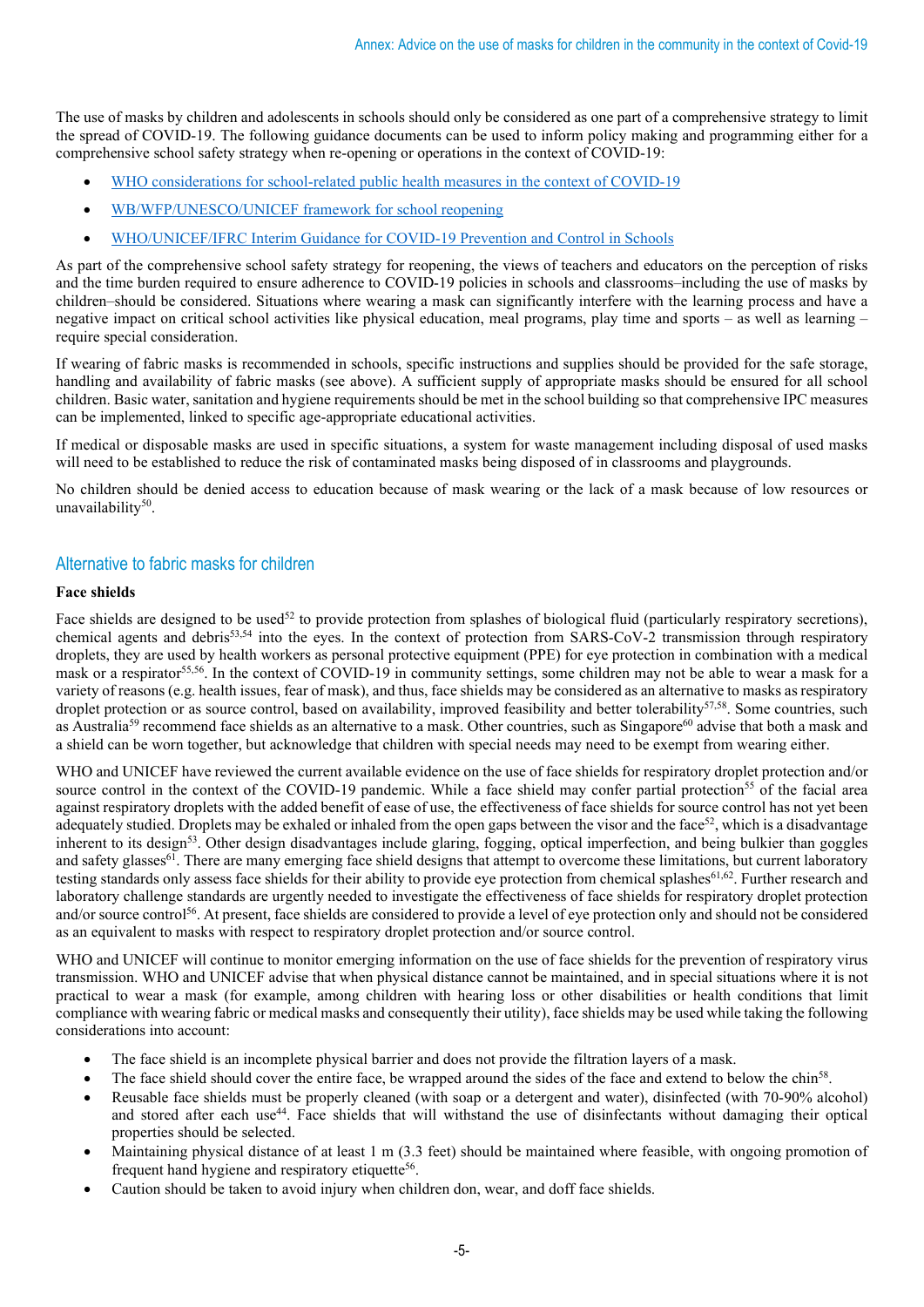# Monitoring and evaluation of the impact of the use of masks in children

If authorities decide to recommend mask-wearing for children, key information should be collected on a regular basis to accompany and monitor the intervention. Monitoring and evaluation should be established at the onset and should include indicators that measure the impact on the child's health, including mental health; reduction in transmission of SARS-CoV-2; motivators and barriers to mask wearing; and secondary impacts on a child's development learning, attendance in school, ability to express him/herself or access school; and impact on children with developmental delays, health conditions, disabilities or other vulnerabilities.

Data should be used to inform strategies on communication; training and support to teachers, educators, and parents; engagement activities for children; and distribution of materials that empower children to use masks appropriately.

Analysis should include sex, age, physical, social and economic stratification to ensure that the policy implementation contributes to reducing health and social inequities.

WHO and UNICEF will continue to closely monitor emerging evidence about this topic and the situation for any changes that may affect this interim guidance. Should any factors change, WHO and UNICEF will issue a further update. Otherwise, this interim guidance document will expire six months after the date of publication.

## Acknowledgements

This document was developed in consultation with the following members of:

- 1. The WHO Health Emergencies Programme (WHE) Ad-hoc COVID-19 Guidance Development Group: Jameela Alsalman, Ministry of Health, Bahrain; Anucha Apisarnthanarak, Thammsat University Hospital, Thailand; Baba Aye, Public Services International, France; Roger Chou, Oregon Health Science University, USA; May Chu, Colorado School of Public Health, USA; John Conly, Alberta Health Services, Canada; Barry Cookson, University College London, United Kingdom (UK); Nizam Damani, Southern Health & Social Care Trust, UK; Dale Fisher, Goarn, Singapore; Tiouiri Benaissa Hanene, CHU La Rabta Tunisia; Joost Hopman, Radboud University Medical Center, The Netherlands; Mushtuq Husain, Institute of Epidemiology, Disease Control & Research, Bangladesh; Kushlani Jayatilleke, Sri Jayewardenapura General Hospital, Sri Lanka; Seto Wing Jong, School of Public Health, Hong Kong SAR, China; Souha Kanj, American University of Beirut Medical Center, Lebanon; Daniele Lantagne, Tufts University, USA; Fernanda Lessa, Centers for Disease Control and Prevention, USA; Anna Levin, University of São Paulo, Brazil; Yuguo Li, The University of Hong Kong, China; Ling Moi Lin, Sing Health, Singapore; Caline Mattar, World Health Professions Alliance, USA; MaryLouise McLaws, University of New South Wales, Australia; Geeta Mehta, Journal of Patient Safety and Infection Control, India; Shaheen Mehtar, Infection Control Africa Network, South Africa; Ziad Memish, Ministry of Health, Saudi Arabia; Babacar Ndoye, Infection Control Africa Network, Senegal; Fernando Otaiza, Ministry of Health, Chile; Diamantis Plachouras, European Centre for Disease Prevention and Control, Sweden; Maria Clara Padoveze, School of Nursing, University of São Paulo, Brazil; Mathias Pletz, Jena University, Germany; Marina Salvadori, Public Health Agency of Canada, Canada; Ingrid Schoeman, TB Proof, South Africa; Mitchell Schwaber, Ministry of Health, Israel; Nandini Shetty, Public Health England, United Kingdom; Mark Sobsey, University of North Carolina, USA; Paul Ananth Tambyah, National University Hospital, Singapore; Andreas Voss, Canisus-Wilhelmina Ziekenhuis, The Netherlands; Walter Zingg, University of Geneva Hospitals, Switzerland.
- 2. Experts from UNICEF:

Maya Arii, Gregory Built, Simone Carter, Carlos Navarro Colorado, Anne Detjen, Nada Elattar, Maria Agnese Giordano, Gagan Gupta, Nagwa Hasanin, Linda Jones, Raoul Kamadjeu, Sarah Karmin, Asma Maladwala, Ana Nieto, Luwei Pearson Sarah Karmin, Jerome Pfaffmann.

#### 3. External reviewers:

Susanna Esposito, World Association for Infectious Diseases and Immunological Disorders and University of Parma, Italy; Angela Dramowski, Stellenbosch University, South Africa; Alfredo Tagarro, Universidad Europea de Madrid, Spain.

#### Reviewers from IPA:

Berthold Koletzko, Ludwig-Maximilians-Universität München, Germany; Margaret Fisher, Department of Pediatrics, Monmouth Medical Center, USA; Jonathan Klein, University of Illinois at Chicago, IPA Executive Committee and Focal Point for WHO Collaboration, USA; Jane E Lucas, International Health and Child Development IPA Strategic Advisory Group on Early Child Development, USA; Mohamad Mikati Division of Pediatric Neurology and Developmental Medicine, Duke University Medical Center, USA; Aman Pulungan, University of Indonesia, and Indonesian Pediatric Society and Asia Pacific Pediatric Association; Susan M Sawyer, International Association for Adolescent Health and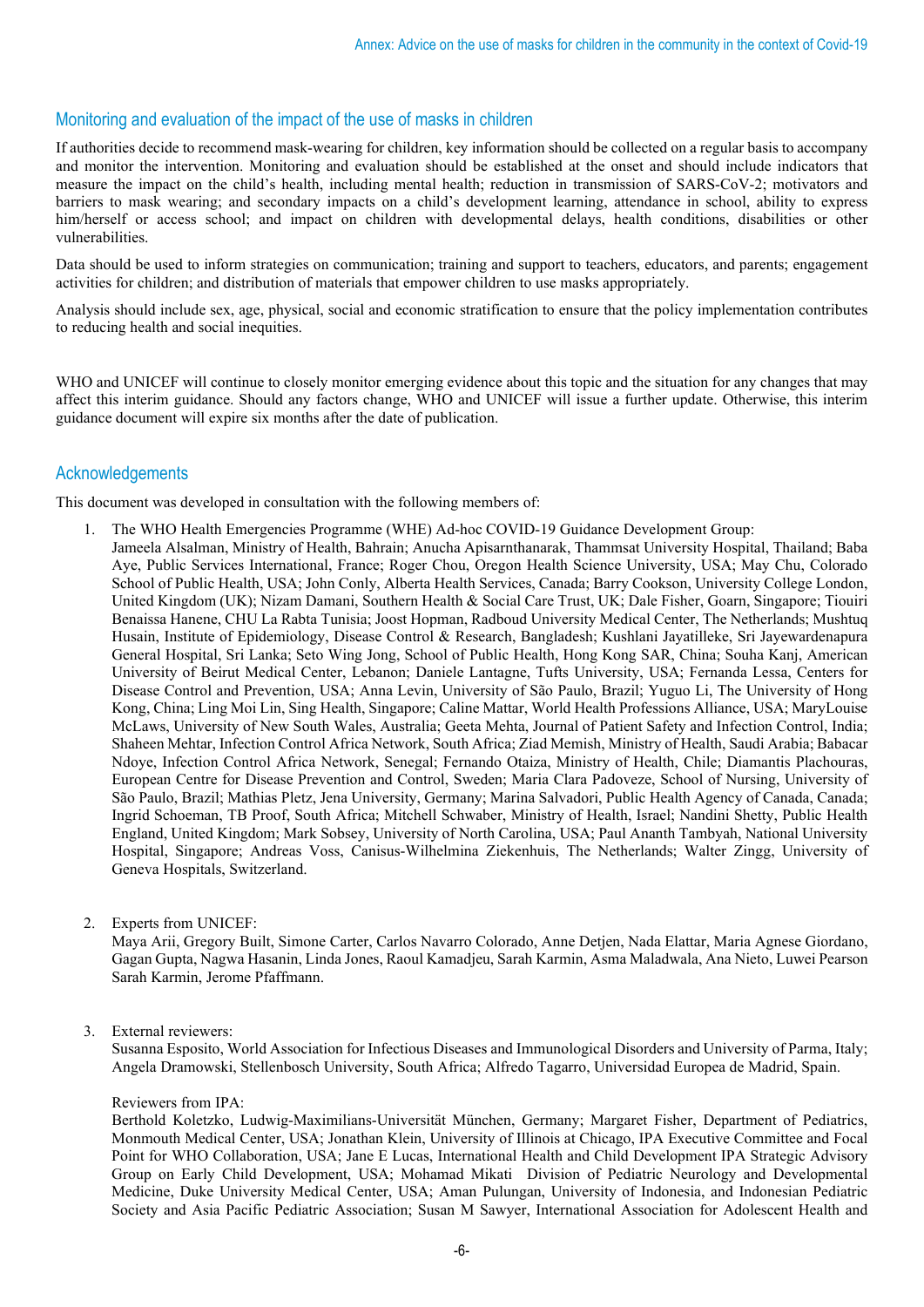University of Melbourne, Australia; Mortada El-Shabrawi, Cairo University, Egypt; Russell M Viner, Faculty of Population Health Sciences of University College London andRoyal College of Pediatrics and Child Health, UK.

4. WHO Secretariat:

Benedetta Allegranzi, Gertrude Avortri, Mekdim Ayana, Hanan Balkhy, April Baller, Elizabeth Barrera-Cancedda, Alessandro Cassini, Giorgio Cometto, Ana Paula Coutinho Rehse, Sophie Harriet Dennis, Sergey Eremin, Dennis Nathan Ford, Jonas Gonseth-Garcia, Rebecca Grant, Tom Grein, Ivan Ivanov, Landry Kabego, Pierre Claver Kariyo, Ying Ling Lin, Olivier Le Poulin, Ornella Lincetto, Abdi Rahman Mahamud, Madison Moon, Takeshi Nishijima, Pillar Ramon-PardoAlice Simniceanu, Valeska Stempliuk, Maha Talaat Ismail, Joao Paulo Toledo, Anthony Twywan, Maria Van Kerkhove, Vicky Willet, Masahiro Zakoji, Bassim Zayed, Wilson Were.

## **References**

- 1. World Health Organization. Advice on the use of masks in the context of COVID-19. Geneva: World Health Organization; 2020 [\(https://apps.who.int/iris/handle/10665/331693](https://apps.who.int/iris/handle/10665/331693) accessed 20 August 2020).
- 2. UNICEF. Convention on the Rights of the Child text. 1990 [\(https://www.unicef.org/child-rights-convention/convention](https://www.unicef.org/child-rights-convention/convention-text)[text](https://www.unicef.org/child-rights-convention/convention-text) accessed 20 August 2020).
- 3. [https://www.who.int/emergencies/diseases/novel-coronavirus-2019/situation-reports.](https://www.who.int/emergencies/diseases/novel-coronavirus-2019/situation-reports)
- 4. Guan WJ, Ni ZY, Hu Y, et al. Clinical Characteristics of Coronavirus Disease 2019 in China. N Engl J Med. 2020;382(18):1708-20. Epub 2020/02/29.
- 5. Wortham JM, Lee JT, Althomsons S, et al. Characteristics of Persons Who Died with COVID-19 United States, February 12-May 18, 2020. MMWR Morb Mortal Wkly Rep. 2020;69(28):923-9. Epub 2020/07/17.
- 6. European Centre for Disease Prevention and Control. COVID-19 in children and the role of school settings in COVID-19 transmission. 6 August 2020 [\(https://www.ecdc.europa.eu/sites/default/files/documents/COVID-19-schools-transmission-August%202020.pdf](https://www.ecdc.europa.eu/sites/default/files/documents/COVID-19-schools-transmission-August%202020.pdf) accessed 20 August 2020).
- 7. CDC COVID-19 Response Team. Coronavirus Disease 2019 in Children United States, February 12-April 2, 2020. MMWR Morb Mortal Wkly Rep. 2020;69(14):422-6. Epub 2020/04/10.
- 8. Ladhani SN, Amin-Chowdhury Z, Davies HG, et al. COVID-19 in children: analysis of the first pandemic peak in England. Arch Dis Child. 2020:archdischild-2020-320042.
- 9. Joint IPA-UNICEF COVID-19 Information Brief. Epidemiology, Spectrum, and Impact of COVID-19 on Children, Adolescents, and Pregnant Women. [\(https://ipa-world.org/society-resources/code/images/HjNYEyfuM250.pdf](https://ipa-world.org/society-resources/code/images/HjNYEyfuM250.pdf) accessed 20 August 2020).
- 10. L'Huillier AG, Torriani G, Pigny F, Kaiser L, Eckerle I. Culture-Competent SARS-CoV-2 in Nasopharynx of Symptomatic Neonates, Children, and Adolescents. Emerg Infect Dis. 2020;26(10). Epub 2020/07/01.
- 11. Goldstein E, Lipsitch M, Cevik M. On the effect of age on the transmission of SARS-CoV-2 in households, schools and the community. medRxiv. 2020. [\(https://www.medrxiv.org/content/10.1101/2020.07.19.20157362v2](https://www.medrxiv.org/content/10.1101/2020.07.19.20157362v2) accessed 20 August 2020).
- 12. Li X, Xu W, Dozier M, et al. The role of children in transmission of SARS-CoV-2: A rapid review. J Glob Health. 2020;10(1):011101. Epub 2020/07/03.
- 13. Ludvigsson JF. Children are unlikely to be the main drivers of the COVID-19 pandemic A systematic review. Acta Paediatr. 2020;109(8):1525-30. Epub 2020/05/21.
- 14. Viner M, Mytton O, Bonnell C, et al. Susceptibility to and transmission of COVID-19 amongst children and adolescents compared with adults: a systematic review and meta-analysis. medRxiv. 2020. [\(https://www.medrxiv.org/content/10.1101/2020.05.20.20108126v1](https://www.medrxiv.org/content/10.1101/2020.05.20.20108126v1) accessed 20 August 2020).
- 15. Macartney K, Quinn HE, Pillsbury AJ, Koirala A, Deng L, Winkler N, et al. Transmission of SARS-CoV-2 in Australian educational settings: a prospective cohort study. Lancet Child Adolesc Health. 2020. Epub 2020/08/08.
- 16. Fontanet A, Grant R, Tondeur L, et al. SARS-CoV-2 infection in primary schools in northern France: A retrospective cohort study in an area of high transmission. medRxiv. 2020.
- [\(https://www.medrxiv.org/content/10.1101/2020.06.25.20140178v2](https://www.medrxiv.org/content/10.1101/2020.06.25.20140178v2) accessed 20 August 2020). 17. Fontanet A, Tondeur L, Madec Y et al. Cluster of COVID-19 in northern France: A retrospective closed cohort study. medRxiv. 2020. [\(https://www.medrxiv.org/content/10.1101/2020.04.18.20071134v1](https://www.medrxiv.org/content/10.1101/2020.04.18.20071134v1) accessed 20 August 2020)
- 18. Stein-Zamir C, Abramson N, Shoob H, et al. A large COVID-19 outbreak in a high school 10 days after schools' reopening, Israel, May 2020. Euro Surveill. 2020;25(29). Epub 2020/07/29.
- 19. Torres JP, Pinera C, De La Maza V, et al. SARS-CoV-2 antibody prevalence in blood in a large school community subject to a Covid-19 outbreak: a cross-sectional study. Clin Infect Dis. 2020. Epub 2020/07/11.
- 20. Heavey L, Casey G, Kelly C, Kelly D, McDarby G. No evidence of secondary transmission of COVID-19 from children attending school in Ireland, 2020. Euro Surveill. 2020;25(21). Epub 2020/06/04.
- 21. Stringhini S, Wisniak A, Piumatti G, et al. Seroprevalence of anti-SARS-CoV-2 IgG antibodies in Geneva, Switzerland (SEROCoV-POP): a population-based study. Lancet. 2020;396(10247):313-9. Epub 2020/06/15.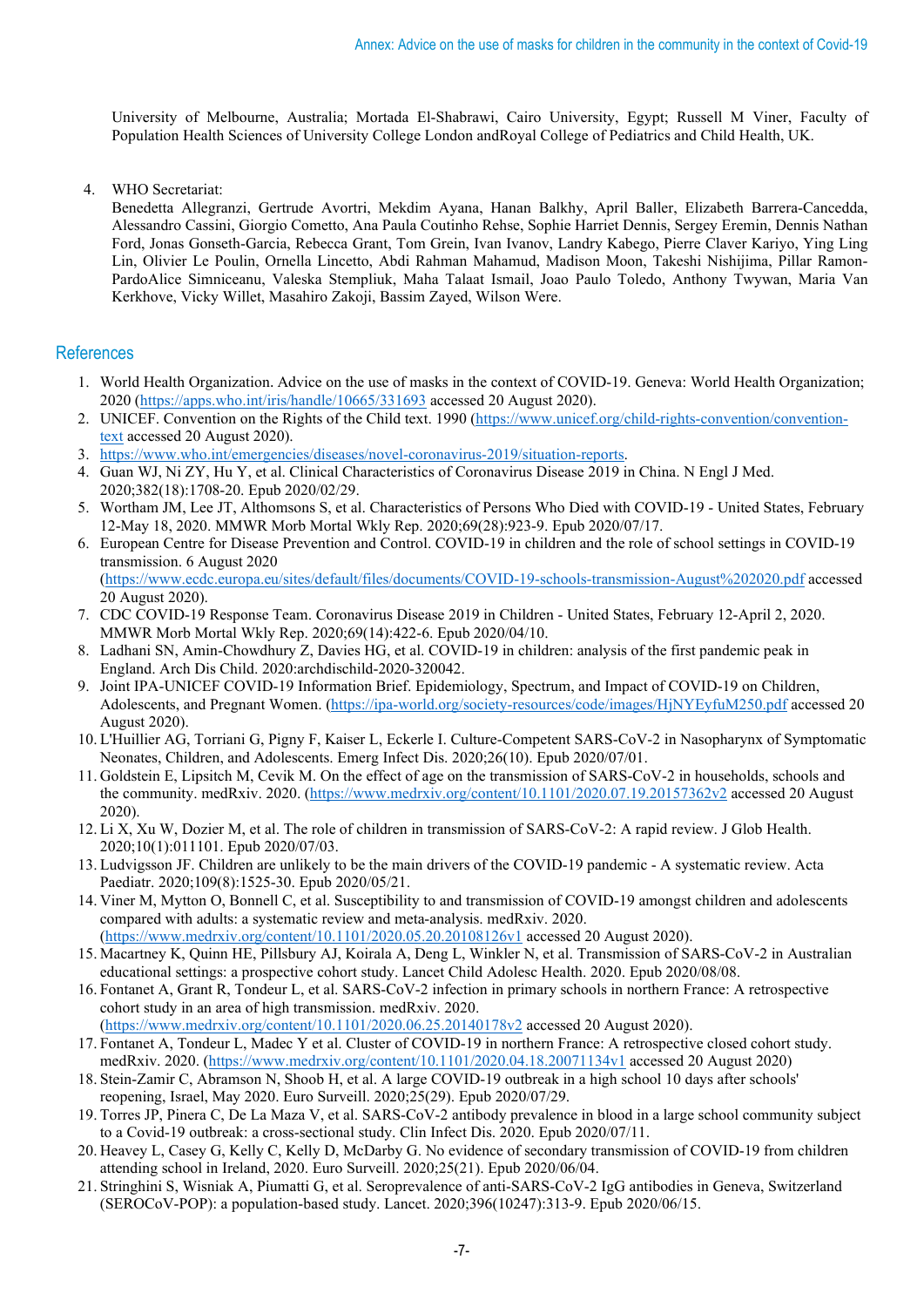- 22. Public Health England. Weekly Coronavirus Disease 2019 (COVID-19) Surveillance Report. Summary of COVID-19 surveillance systems. 2020.
- 23. Streeck H, Schulte B, Kümmerer B, et al. Infection fatality rate of SARS-CoV-2 infection in a German community with a super-spreading event. medRxiv. 2020 [\(https://www.medrxiv.org/content/10.1101/2020.05.04.20090076v2](https://www.medrxiv.org/content/10.1101/2020.05.04.20090076v2) accessed 20 August 2020).
- 24. Shakiba M, Nazari S, Mehrabian F, et al. Seroprevalence of COVID-19 virus infection in Guilan province, Iran. medRxiv. 2020 [\(https://www.medrxiv.org/content/10.1101/2020.04.26.20079244v1](https://www.medrxiv.org/content/10.1101/2020.04.26.20079244v1) accessed 20 August 2020).
- 25. Lu Y, Li Y, Deng W, et al. Symptomatic Infection is Associated with Prolonged Duration of Viral Shedding in Mild Coronavirus Disease 2019: A Retrospective Study of 110 Children in Wuhan. Pediatr Infect Dis J. 2020;39(7):e95-e9. Epub 2020/05/08.
- 26. Danis K, Epaulard O, Benet T, et al. Cluster of Coronavirus Disease 2019 (COVID-19) in the French Alps, February 2020. Clin Infect Dis. 2020;71(15):825-32. Epub 2020/04/12.
- 27. Xu Y, Li X, Zhu B, , et al. Characteristics of pediatric SARS-CoV-2 infection and potential evidence for persistent fecal viral shedding. Nat Med. 2020;26(4):502-5. Epub 2020/04/15.
- 28. Heald-Sargent T, Muller WJ, Zheng X, Rippe J, Patel AB, Kociolek LK. Age-Related Differences in Nasopharyngeal Severe Acute Respiratory Syndrome Coronavirus 2 (SARS-CoV-2) Levels in Patients With Mild to Moderate Coronavirus Disease 2019 (COVID-19). JAMA Pediatr. 2020. Epub 2020/08/04.
- 29.Jones TC, Mühlemann B, Veith T, et al. An analysis of SARS-CoV-2 viral load by patient age. medRxiv. 2020 (http://medrxiv.org/lookup/doi/10.1101/2020.06.08.20125484 accessed 20 August 2020).
- 30. Canini L, Andreoletti L, Ferrari P, et al. Surgical mask to prevent influenza transmission in households: a cluster randomized trial. PLoS One. 2010;5(11):e13998. Epub 2010/11/26.
- 31. Chen X, Ran L, Liu Q, Hu Q, Du X, Tan X. Hand Hygiene, Mask-Wearing Behaviors and Its Associated Factors during the COVID-19 Epidemic: A Cross-Sectional Study among Primary School Students in Wuhan, China. Int J Environ Res Public Health. 2020;17(8). Epub 2020/04/26.
- 32. Simmerman JM, Suntarattiwong P, Levy J, et al. Findings from a household randomized controlled trial of hand washing and face masks to reduce influenza transmission in Bangkok, Thailand. Influenza Other Respir Viruses. 2011;5(4):256-67. Epub 2011/06/10.
- 33. Suess T, Remschmidt C, Schink SB, et al. The role of facemasks and hand hygiene in the prevention of influenza transmission in households: results from a cluster randomised trial; Berlin, Germany, 2009-2011. BMC Infect Dis. 2012;12:26. Epub 2012/01/28.
- 34. Uchida M, Kaneko M, Hidaka Y, et al. Effectiveness of vaccination and wearing masks on seasonal influenza in Matsumoto City, Japan, in the 2014/2015 season: An observational study among all elementary schoolchildren. Prev Med Rep. 2017;5:86-91. Epub 2016/12/17.
- 35. van der Sande M, Teunis P, Sabel R. Professional and home-made face masks reduce exposure to respiratory infections among the general population. PLoS One. 2008;3(7):e2618. Epub 2008/07/10.
- 36. Allison MA, Guest-Warnick G, Nelson D, et al. Feasibility of elementary school children's use of hand gel and facemasks during influenza season. Influenza Other Respir Viruses. 2010;4(4):223-9. Epub 2010/09/15.
- 37. Stebbins S, Downs JS, Vukotich CJ, Jr. Using nonpharmaceutical interventions to prevent influenza transmission in elementary school children: parent and teacher perspectives. J Public Health Manag Pract. 2009;15(2):112-7. Epub 2009/02/10.
- 38. Smart NR, Horwell CJ, Smart TS, Galea KS. Assessment of the Wearability of Facemasks against Air Pollution in Primary School-Aged Children in London. Int J Environ Res Public Health. 2020;17(11). Epub 2020/06/06.
- 39. Fikenzer S, Uhe T, Lavall D, et al. Effects of surgical and FFP2/N95 face masks on cardiopulmonary exercise capacity. Clin Res Cardiol. 2020. Epub 2020/07/08.
- 40. World Health Organization. Transmission of SARS-CoV-2: implications for infection prevention precautions. Geneva: World Health Organization; 2020 [\(https://www.who.int/publications/i/item/modes-of-transmission-of-virus-causing-covid-](https://www.who.int/publications/i/item/modes-of-transmission-of-virus-causing-covid-19-implications-for-ipc-precaution-recommendations)[19-implications-for-ipc-precaution-recommendations](https://www.who.int/publications/i/item/modes-of-transmission-of-virus-causing-covid-19-implications-for-ipc-precaution-recommendations) accessed 20 August 2020).
- 41. Shelov S AT. Caring for Your Baby and Young Child: Birth to Age 5, Fifth Edition. American Academy of Pediatrics. Elk Grove Village, IL. . 2009.
- 42. Centers for Disease Control and Prevention. Considerations for Wearing Masks.United States of America;2020 [\(https://www.cdc.gov/coronavirus/2019-ncov/prevent-getting-sick/cloth-face-cover-guidance.html](https://www.cdc.gov/coronavirus/2019-ncov/prevent-getting-sick/cloth-face-cover-guidance.html) accessed 14 August 2020).
- 43. Swiss Federal Office for Public Health. New coronavirus: Masks. Koniz;2020 [\(https://www.bag.admin.ch/bag/en/home/krankheiten/ausbrueche-epidemien-pandemien/aktuelle-ausbrueche](https://www.bag.admin.ch/bag/en/home/krankheiten/ausbrueche-epidemien-pandemien/aktuelle-ausbrueche-epidemien/novel-cov/masken.html)[epidemien/novel-cov/masken.html](https://www.bag.admin.ch/bag/en/home/krankheiten/ausbrueche-epidemien-pandemien/aktuelle-ausbrueche-epidemien/novel-cov/masken.html) accessed 20 August 2020).
- 44. Department of Health and Social Care. Face coverings: when to wear one and how to make your own. United Kingdom;2020 [\(https://www.gov.uk/government/publications/face-coverings-when-to-wear-one-and-how-to-make-your](https://www.gov.uk/government/publications/face-coverings-when-to-wear-one-and-how-to-make-your-own/face-coverings-when-to-wear-one-and-how-to-make-your-own)[own/face-coverings-when-to-wear-one-and-how-to-make-your-own](https://www.gov.uk/government/publications/face-coverings-when-to-wear-one-and-how-to-make-your-own/face-coverings-when-to-wear-one-and-how-to-make-your-own) accessed 20 August 2020).
- 45. American Academy of Pediatrics. Cloth Face Coverings for Children During COVID-19. 2020 [\(https://www.healthychildren.org/English/health-issues/conditions/COVID-19/Pages/Cloth-Face-Coverings-for-Children-](https://www.healthychildren.org/English/health-issues/conditions/COVID-19/Pages/Cloth-Face-Coverings-for-Children-During-COVID-19.aspx)[During-COVID-19.aspx](https://www.healthychildren.org/English/health-issues/conditions/COVID-19/Pages/Cloth-Face-Coverings-for-Children-During-COVID-19.aspx) accessed 20 August 2020).